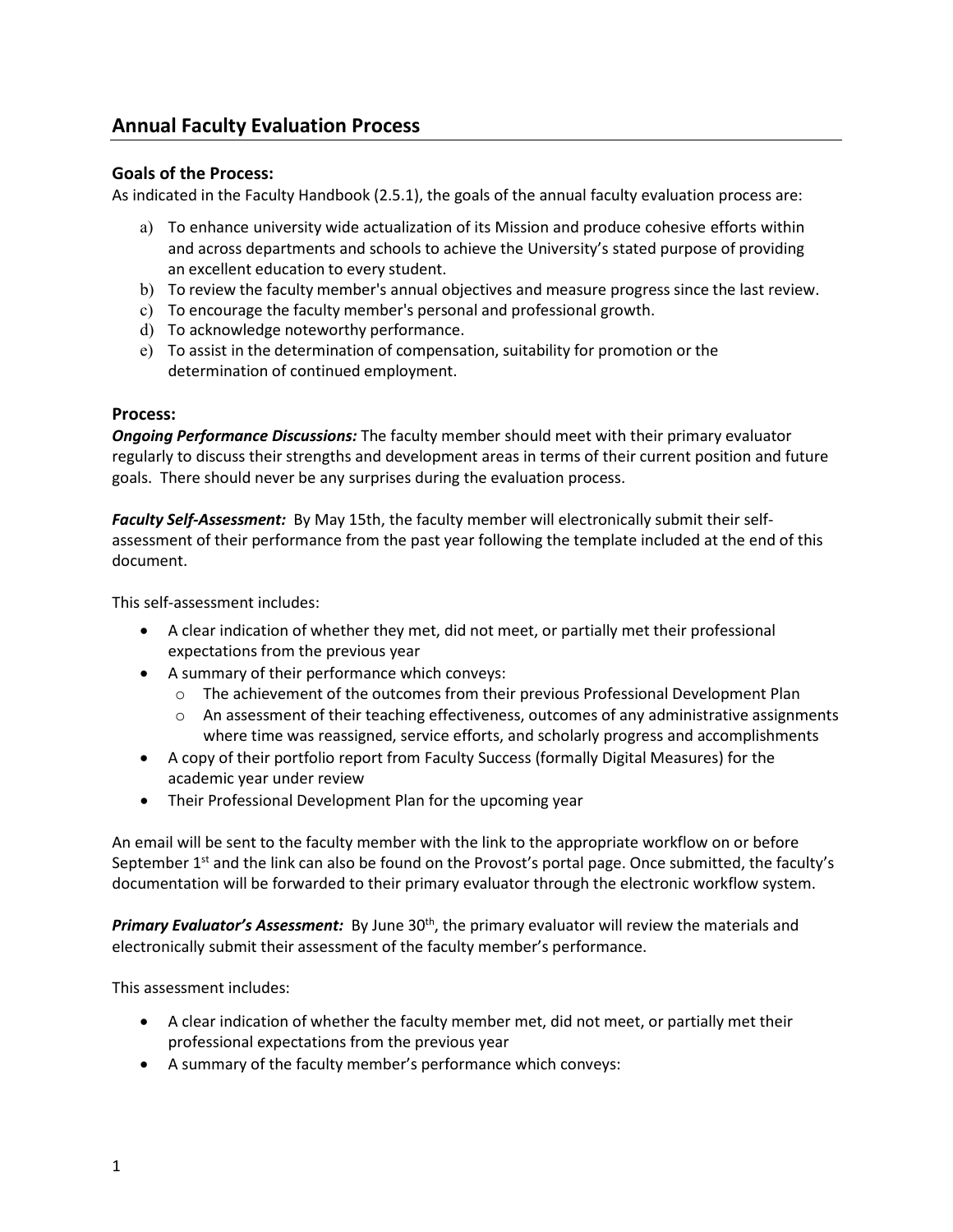- o A brief assessment of the faculty member's teaching effectiveness, outcomes of any administrative assignments where time was reassigned, service efforts, and scholarly progress and accomplishments
- $\circ$  The degree to which the faculty member achieved the outcomes from their professional development plan
- o The faculty member's most notable professional accomplishments
- o Suggestions for further growth and improvement
- o An overall rating of the faculty member's performance

Once submitted, the primary evaluator's assessment will be forwarded to the faculty member for their review or rebuttal.

*Dean's Review:* The dean will review the assessment documentation for each faculty. At this point, the Dean has the opportunity to provide additional comments regarding the faculty member's performance.

Once reviewed, the Dean will archive the assessment in the electronic workflow system.

All parties can review the status of the AFE at anytime by using the Workflow menu in the Faculty Success system.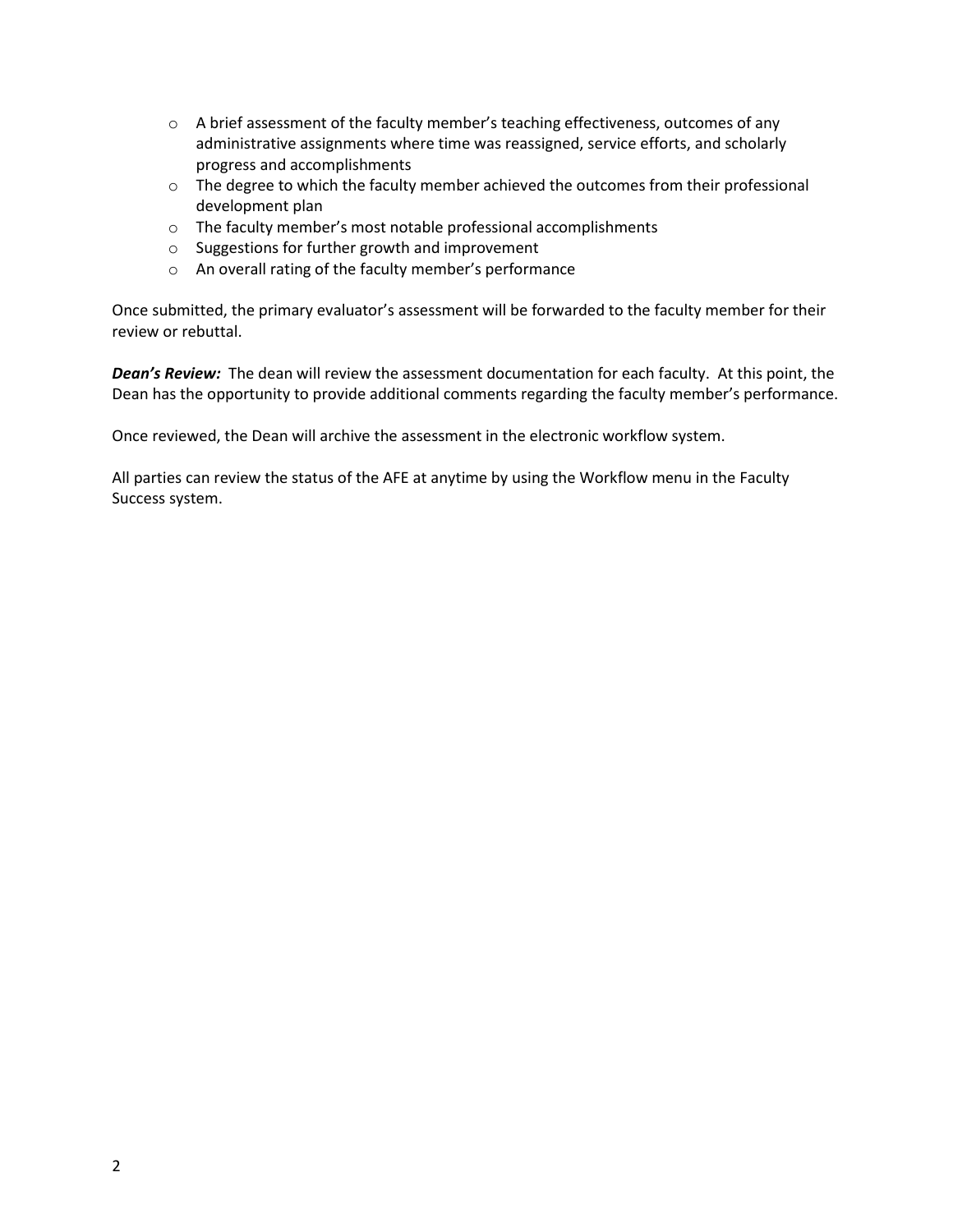### **Instructions for Faculty Self-Assessment Template:**

#### 1. **Achievement of Professional Develop Plan (PDP) Outcomes**

a. Concisely enter each outcome for the past year from your previous PDP

#### 2. **Performance Summary**

- a. Construct a brief summary, approximately two pages or less, reflecting on your performance in the areas listed below:
	- i. Teaching effectiveness as outlined in section 2.9.5 of the Handbook
	- ii. Outcomes of any administrative assignments where time was reassigned
	- iii. Service efforts
	- iv. Scholarly progress and achievements
- b. In the summary, make sure to address any areas where you were not able to meet expectations.
- c. Upload this summary into the electronic workflow system.

### 3. **Faculty Activity Report from Faculty Success (formally Digital Measures)**

- a. Make sure all activities and evidence to support your content expertise, course design work, peer reviews, service efforts, and scholarly work is updated in the Faculty Success system.
- b. The system will automatically generate a Faculty Activity Report based on the information which has been entered into the system.
- c. Review the report by clicking on the PDF icon.
- d. If additional information needs to be added, save your AFE work and upload the needed information.
- e. Return to the AFE task and review the report again to make sure that all information is present.

#### 4. **Professional Development Plan**

- a. The system will automatically generate your PDP report based on what you have entered.
- b. Review the PDP report by clicking on the PDF icon.
- c. If changes need to be made, return to the PDP screen to update the information.

#### 5. **Submit the Self-Assessment**

a. Once all information and documentation has been included, use the button on the bottom of the page to submit your self-assessment to your primary evaluator.

# **Instructions for the Primary Evaluator's Assessment Template:**

#### • **Professional Expectations**

- a. Indicate the degree to which the faculty member has met the stated expectations listed in the table using the following scale: Fully Met, Partially Met, Not Met, or Not Applicable.
- b. Provide any comments regarding your assessment. This is optional if they have fully met all applicable expectations; otherwise, you must provide an explanation of why you assessed the faculty as partially meeting or did not meet any specific expectation.